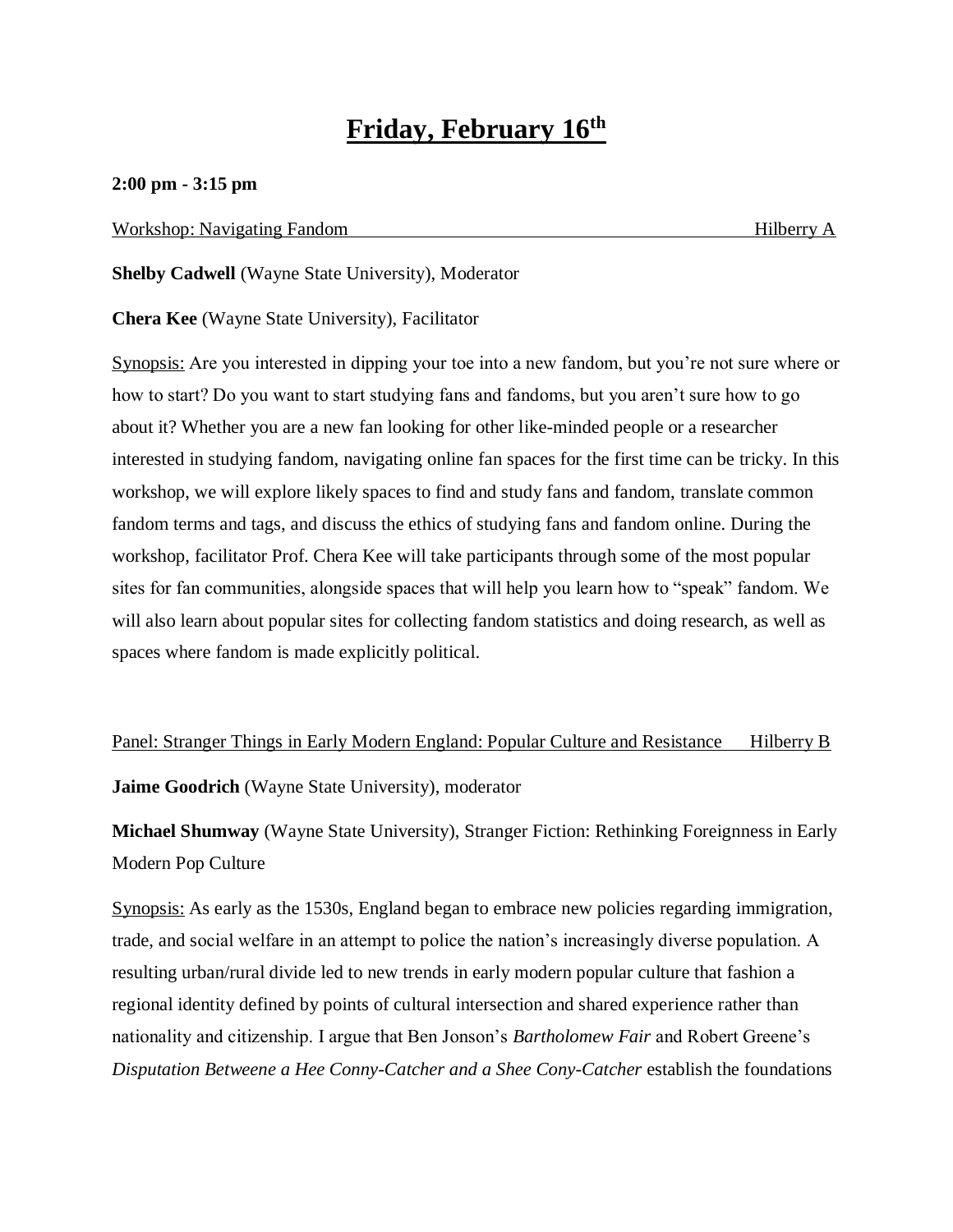of this urban identity by celebrating the victimization of the country migrant and his incompatibility with urban culture.

**Sean Levenson** (Wayne State University), The Speculative Erotic Economy in *Love's Labour's Lost*

Synopsis: My paper argues that Shakespeare's *Love's Labour's Lost* offers a critique of bourgeois early modern relationships and how they relate to material concerns. I argue that the Little Academe is a queer reimagining of how economic and political relationships in a society might work. Instead of having to enter into traditional relationships, the King of Navarre proposes avoidance of women. Yet the play's shifting erotic economies suggest the practical functions of sex and marriage. This fuller understanding of human activity, which is more nuanced than the men of Navarre ever realize, suggests the entire contingency of human relations.

**Sean Renkert** (Wayne State University), "There is a cliff": Object, Terrain, and Vitalism in Shakespeare's *King Lear*

Synopsis: This talk will consider ways in which human and object interact within Shakespeare's *King Lear.* I seek to showcase the strange ability of objects and terrain to effectively "act" upon the characters, triggering actions and thoughts which may not have otherwise occurred. Specifically, I inspect the King's relationship to a bundle of straw and Gloucester's resonance with the Dover cliffs. This decided non-anthropocentric perspective opens up new ways to inspect and understand the world of Shakespeare's tragedy.

*\**This panel organized on behalf of the Wayne State Group for Early Modern Studies (GEMS)

# **Saturday, February 17th**

**10:30 am – 11:45 am**

Workshop: Queer Inclusivity meets Tabletop RPGs Hilberry A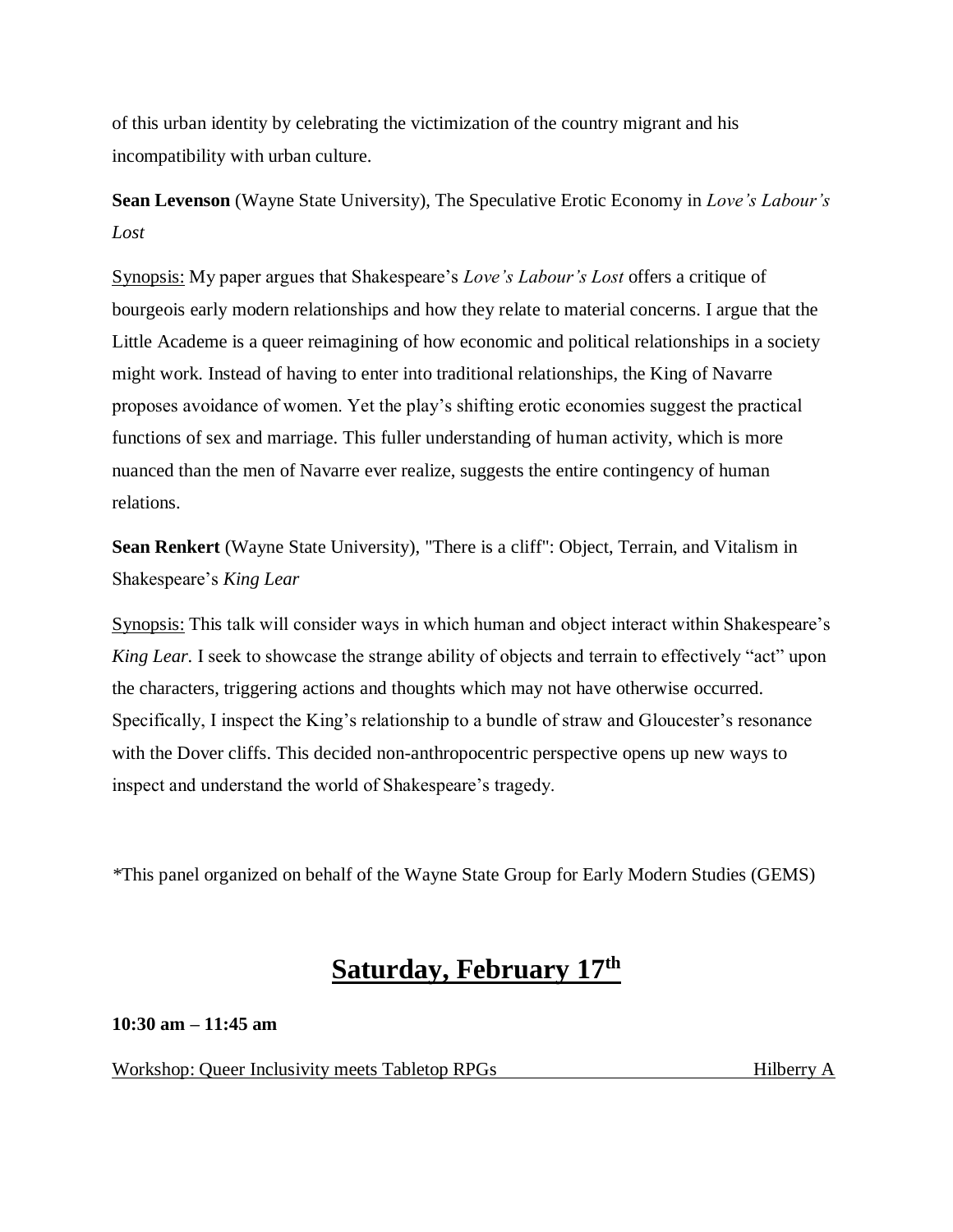### **Vytautas Malesh** (Wayne State University), Moderator

### **Lauren Corneliussen** (Oakland University), Facilitator

Synopsis: Historically, hetero- and cisnormative representations in tabletop gaming have often excluded LGBTQ+ people. Even under the best circumstances, unlearning normative practices can be a difficult process. Breaking down barriers and experimenting helps facilitate the creation and acceptance of more queer characters and relationships in fantasy and science fiction roleplaying games. This creative workshop aims to provide a welcoming and thoughtful atmosphere to promote inclusivity so that all communities can grow and collaborate together. In order to achieve these goals, the workshop will focus around several concepts: sexuality and gender theory, inclusive table etiquette, existing queer paradigms, and creation of new characters. There will be a brief introduction of sexuality and gender theory, as well as a review of the best practices to keep gaming tables an inclusive space for everyone. Chosen systems, characters, and storylines will be reviewed as a group and discussed in an open format. Expanding upon this new knowledge and group feedback, participants will brainstorm new queer ideas as a group, create new queer characters, and transforming previous characters and storylines. This workshop will primarily focus on fantasy and science fiction settings because of their potential for the development of new conceptual sexualities and genders, but the ideas expressed will be applicable to any cooperative storytelling system.

#### Objectives:

- Basic understanding of different sexualities
- Basic understanding of gender theory
- Best practices for keep an inclusive gaming group
- Brainstorm new queer characters ideas
- Feedback from peers on character design

Panel: "Who the hell do you think we are?": Expressing Resistance with K-Pop and Anime Hilberry B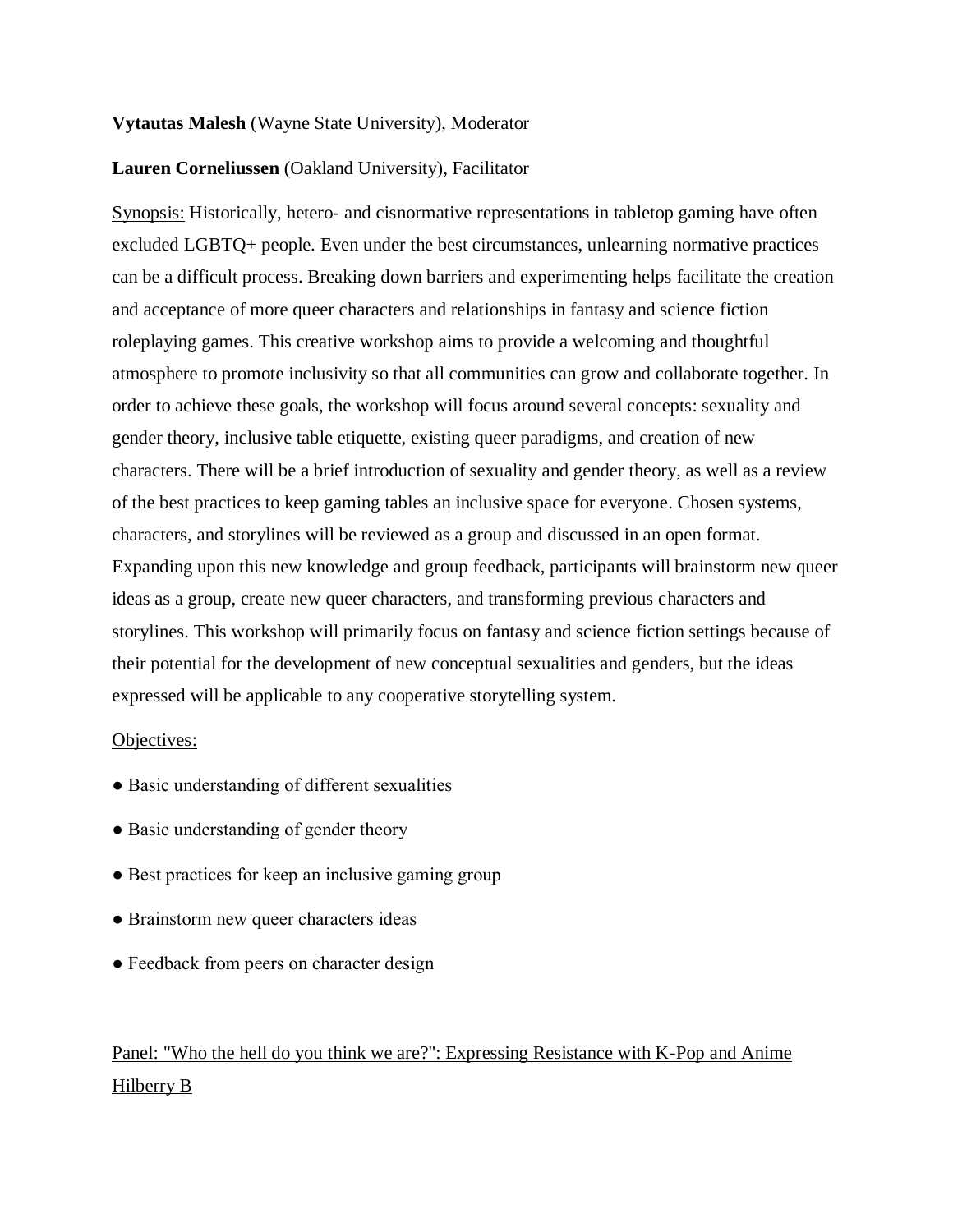### **Steven Proudfoot** (Wayne State University), moderator

**Erick Raven** (University of Texas), K-Pop as a Voice for the Oppressed

Synopsis: I intend to read from a prepared script supported with visuals of K-pop performers and related subjects as well as quotes via powerpoint presentation. I also plan to include short clips of various K-pop music videos featuring the artists mentioned in my presentation to support some of the key points.

**Nina Teal** (Wayne State University), Fantasy or Fetishism: Fan-Fiction Trends among International K-Pop Fans

Synopsis: In this paper, I will argue that international fans of K-Pop use fan fiction to explore the fluidity of gender implied within K-Pop music and music videos. By looking explicitly at K-Pop males portrayal of masculinity it is apparent how this idea of fluidity has resulted in current trends in fanfiction. While these works allow fans to explore Korean male sexual identity, they also exhibit fetishistic tendencies in regards to race and culture which complicate their expressions of gender.

**Sean Hill** (Lewis & Clark Community College), "Reject Common Sense to Make the Impossible Possible": *Gurren Lagann* as Resistance to Structural Oppression and a Rejection of Accepted Boundaries of Science

Synopsis: The presenter argues *Gurren Lagann* can be viewed as a fictional treatise on resistance to structural oppression and a rejection of accepted boundaries of science. Structural oppression within *Gurren Lagann* is demonstrated via exploitation, marginalization, powerlessness, cultural dominance, and violence. Additionally, although seemingly based solely on a fantastical storyline featuring an intergalactic battle with incomprehensibly large robots influenced by masculine arrogance, hope, and despair, *Gurren Lagann*'s usage of technology beyond the perceived limitations of accepted scientific boundaries is hypothetically validated through Chris Hardy's Infinite Spiral Staircase Theory (ISST).

## **12:45 pm – 2:00 pm**

Workshop: Feminist Making: Techne and Episteme examined through Hand-spinning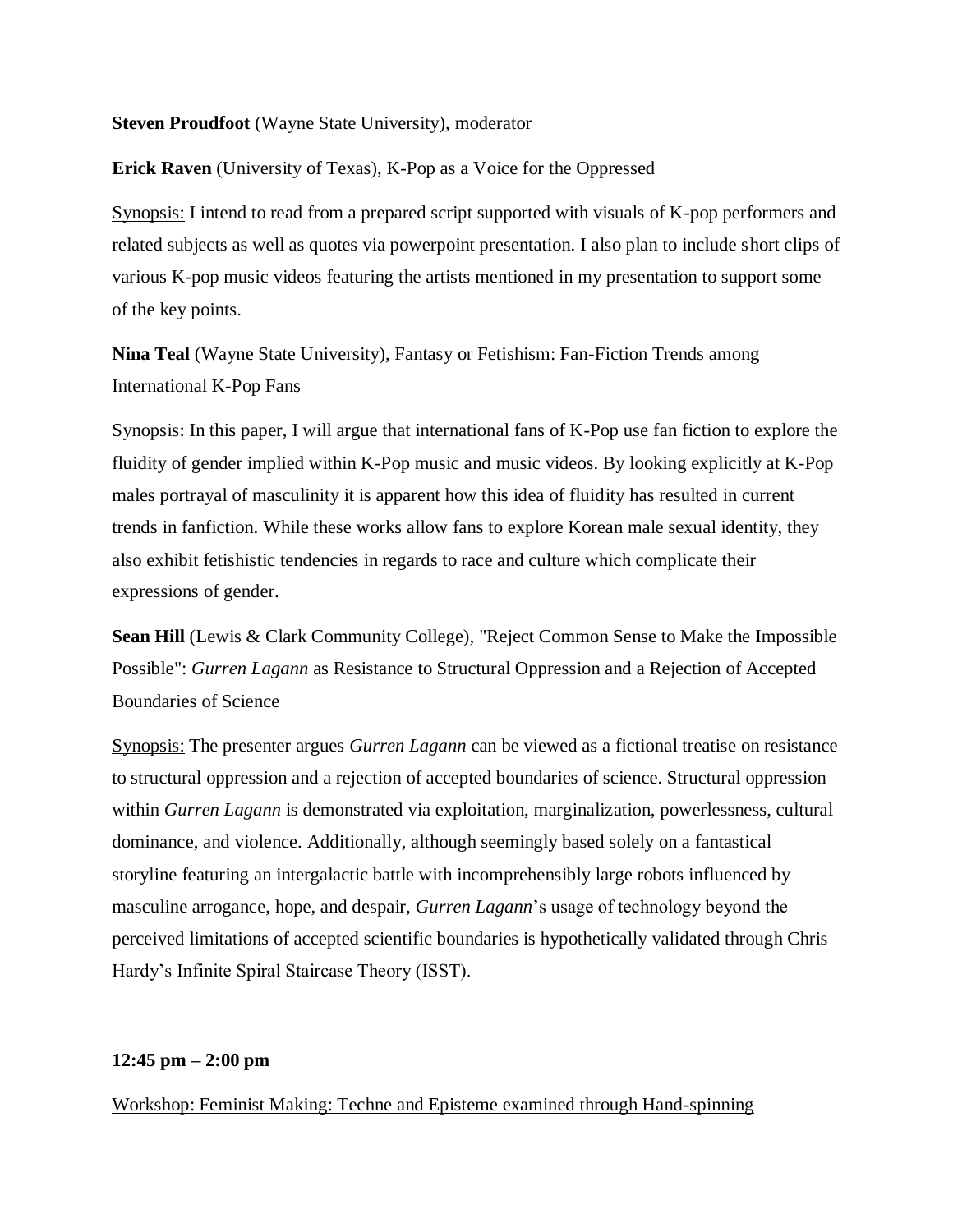**Stine Eckert** (Wayne State University), moderator

# **Radhika Gajjala** (Bowling Green State University), facilitator

Synopsis: Exploring the relationship between Techne and Episteme through the hand spinning of wool, this workshop considers issues at the intersection of technology and the body, including such topics as gender, politics of aesthetics, domestic labor, global north and global south, and digitality, among others. From a practice-based and feminist perspective we will contemplate how the body merges with old and new technology in the production of material artifacts.

Participants will be asked to discuss and journal about their experiences in connection with the key conceptual frames that the workshop leader suggests. No familiarity with hand-spinning is necessary to participate, and those with prior experience are encouraged to come with spindle in hand.

#### Panel: Wresting with the "Real" example of the state of the Hilberry B

**Steve Latawiec** (Oakland University), moderator

**Amy Latawiec** (Wayne State University), Wrestling is real – but not for the reason you (might) think

Synopsis: Pro-wrestling is rarely seen as a space where critical inquiry takes place. But what happens when critique not only occurs but is introduced by female fans in a male-dominated fandom? This talk addresses whether and how pro-wrestling being written-off as "fake" allows it to perpetuate problematic social norms (especially those involving women) and what might be gained by raising these questions in online fan spaces.

**Brian Jansen** (University of Calgary/Red Deer College), Piledrivers and Performativity: Resistance and the 'Real' in Professional Wrestling

Synopsis: This paper argues that a recent shift in professional wrestling storytelling conventions—away from kayfabe, the illusion that professional wrestling is a genuine athletic contest, and toward "meta" storylines that winkingly acknowledge the sport's fakery—might be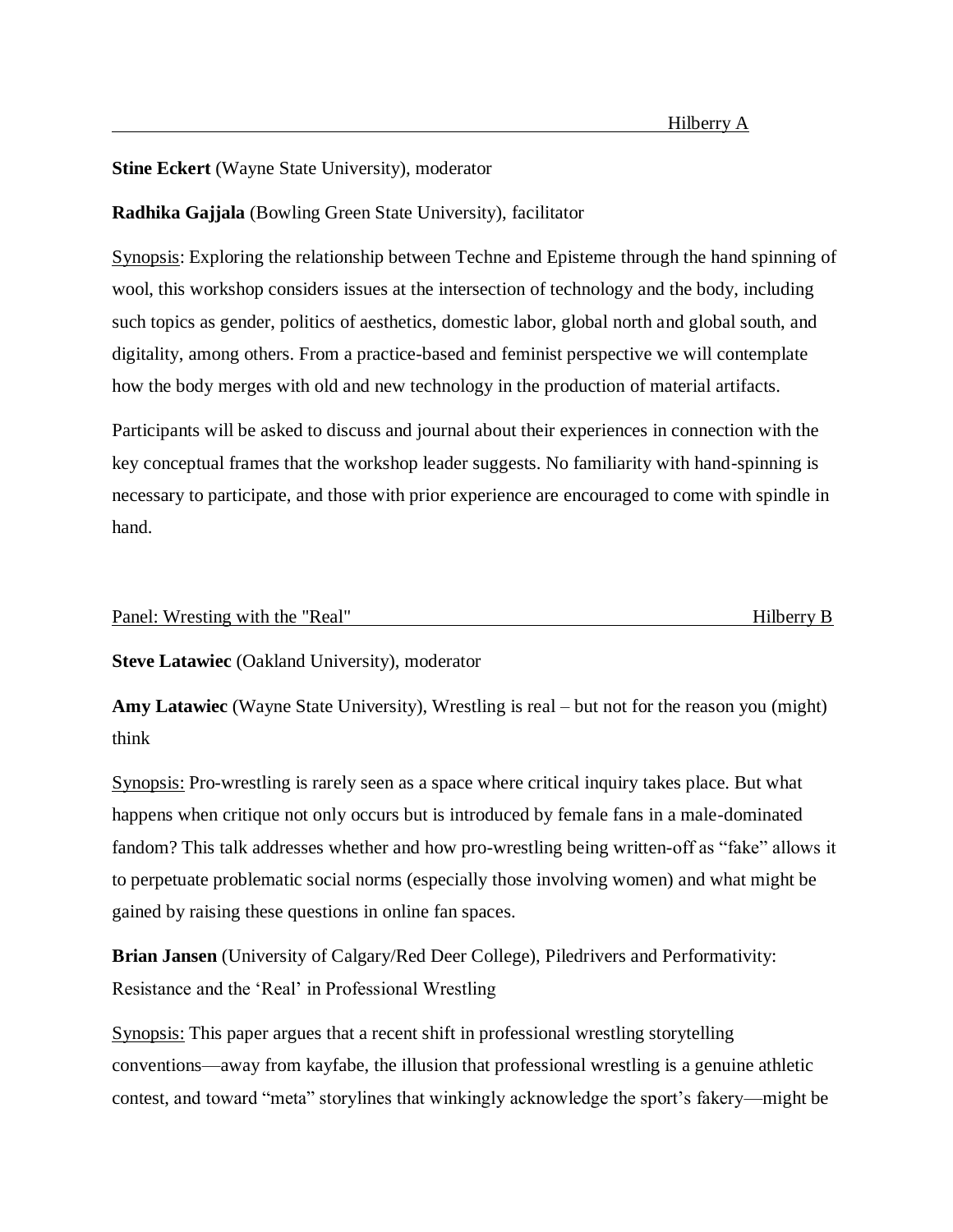read instructively in light of contemporary social, cultural, and political issues. I suggest that the way audiences make sense of the unreality of the "real" in professional wrestling might shape how audiences understand—and potentially resist—the unreality of the real in the world beyond wrestling.

### **2:15 pm – 3:30 pm**

| Panel: Enacting Power: Fans, Fiction, and Piracy | Hilberry B |  |
|--------------------------------------------------|------------|--|
|                                                  |            |  |

**Diana Rosenberger** (Wayne State University), moderator

**Diana De Pasquale** (Bowling Green State University), The Politics of Piracy

Synopsis: I use political resistance as an entry point to examine the reasons individuals steal their television content rather than pay for it. This project also looks at issues surrounding net neutrality, digital democracy and examines the ways in which participants in file sharing communities of pirated digital television content consume media outside the established parameters of media distribution. Circumventing established modes of consumption can be understood as political activism and resistance. Using ethnographic interviews, I examine the ways in which people understand their experiences downloading TV shows. Fun fact: everybody feels ripped off by their cable company.

**Mary Karcher** (Wayne State University), Power, Participatory Culture and Social Media: What Happens When Fans Fight Back

Synopsis: This presentation explores how the appropriation of texts opens the way to challenge the traditional power relationships between authors and their audiences. Through social media and participatory culture, the Internet has provided a space where fans can challenge the authorial power and autonomy the authors have the fans' idolized texts, Because of this new space and these new literacy practices, the Internet has become a gateway for a fundamental shift in the power relationship between author/creator and audience/fan, a shift that not only allows the fan to exert power over their favorite text and (re)shape it's past, present and future.

**Kelly Polasek** (Wayne State University), The Political Power of the Speculative in *American War* by Omar el Akkad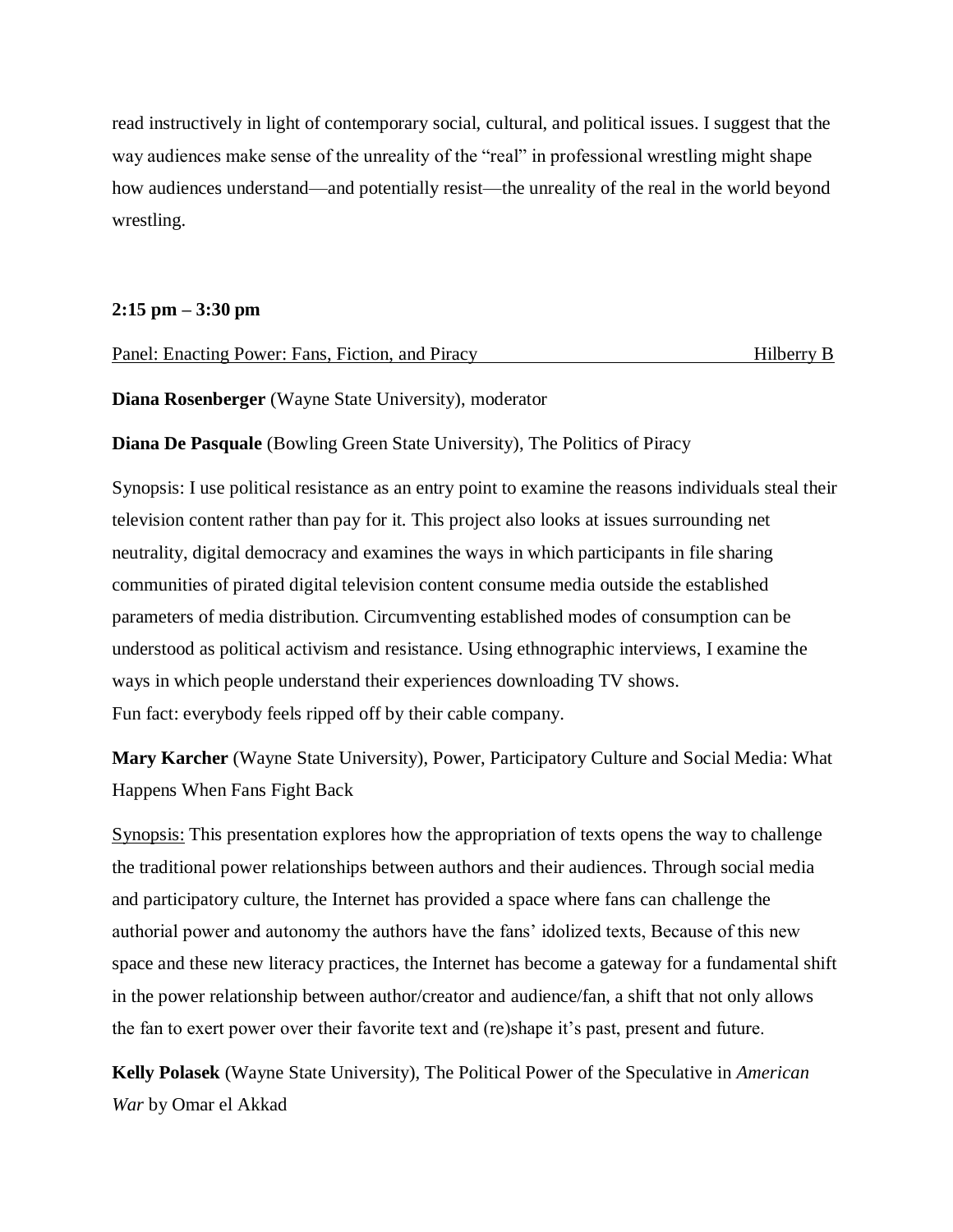Synopsis: This paper critically engages Omar El Akkad's *American War* (2017) to consider speculative fiction's function as a tool for antiwar resistance. What does the novel's speculative setting allow the reader to imagine about modern war and how the capitalist system that perpetuates it might be challenged or changed?

# **Sunday, February 18th**

#### **12:30 pm – 1:45 pm**

Workshop: Revamp your ENG 101! How to Generate Critical Thinking Through Speculative Texts Hilberry A

**Matt Linton** (Wayne State University), moderator

**Rachelle Cruz** (Orange Coast College/UC Riverside), facilitator

**Ching-In Chen** (Sam Houston State University), facilitator

Synopsis: Are you looking for ways to re-energize your English curriculum? Tired of the same readings on your syllabus? Interested in how to incorporate speculative texts into your course, while still meeting core departmental requirements? This workshop will offer participants strategies to hook students into the course (especially those who aren't too keen on speculative and science fiction); techniques for close reading, analysis and class discussion; tools for connecting literary theories, such as Queer Theory, Feminism, Critical Race Theory, etc., to classroom texts; and a variety of reading/viewing recommendations that are adaptable for any English-level classroom. Workshop facilitator and English instructor, Rachelle Cruz, has used Binti, a series of novellas by Nnedi Okorafor to discuss race, Afrofuturism, colonialism, otherness and home; *Private Eye* (a webcomic) by Brian K. Vaughn to unpack issues of privacy, futurity and identity; the Netflix series, *Black Mirror*, to analyze privacy, labor and gender; and more. Poet, hybrid writer and English professor Ching-In Chen has used Octavia Butler's *Parable of the Sower* and micha cárdenas' online, interactive game, *Redshift & Portalmetal,* in conjunction with a world-building project where students collectively imagine a speculative future world and critically engage in class discussions around class, gender, race, religion and environment through individual and collaborative writing.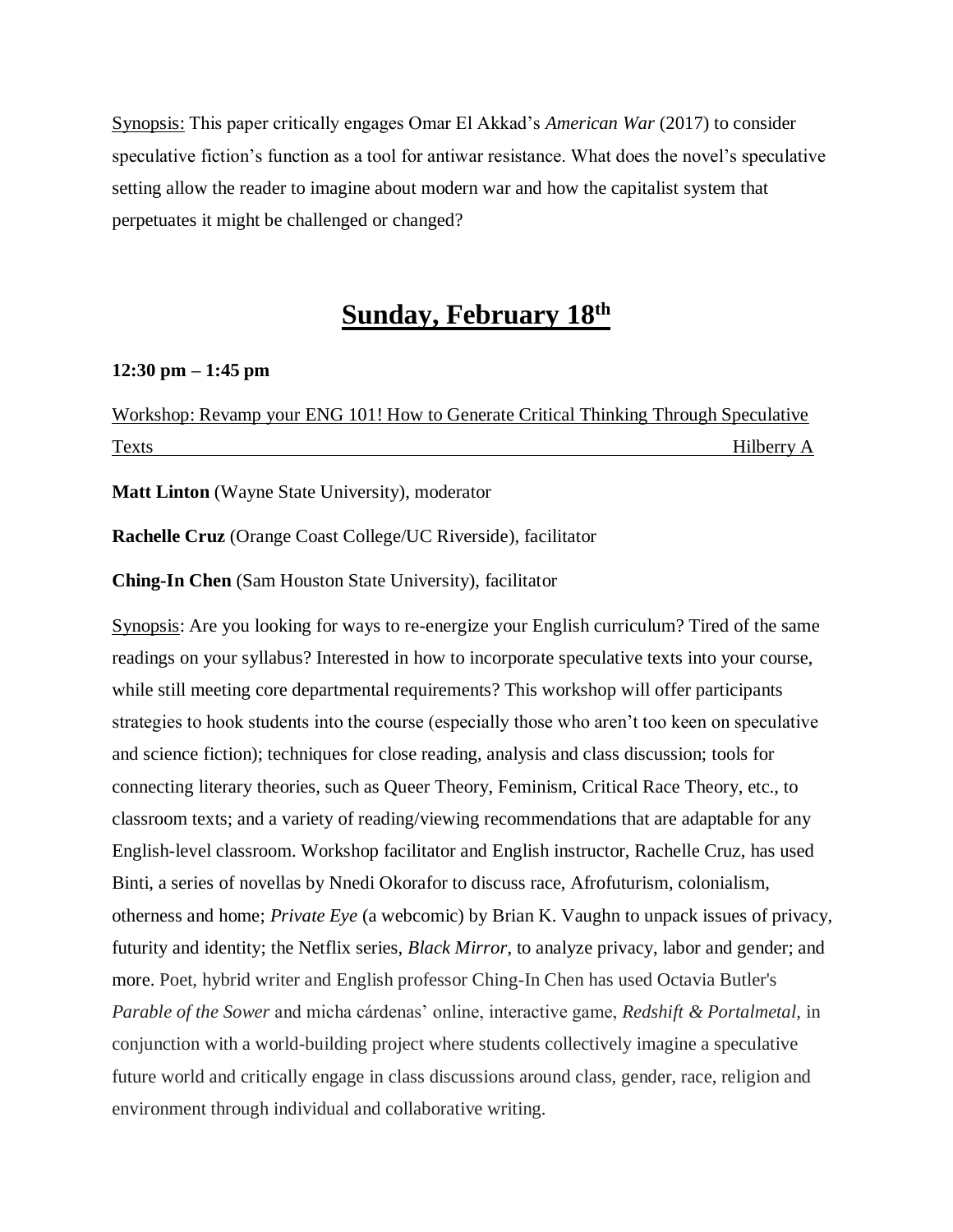**Hillary Weiss** (Wayne State University), moderator

**Courtney Bliss** (Bowling Green State University), Bitch, Please!: Flipping (Off) Tradition (and Patriarchy)

Synopsis: *Bitch Planet* is a science fiction dystopia comic book series set in the not-too-distant future where patriarchy is literally ruling the planet and "terminally non-compliant" women are sent to a prison known as *Bitch Planet*. In this setting, Kelly Sue deConnick and Valentine De Landro uses familiar film tropes and flip them. Using Laura Mulvey's work, I show how her critiques of cinema are flipped, creating a unique critique of today's society. *Bitch Planet* does not make people comfortable with its content or their lives. It makes them uncomfortable and aware of the discrimination happening all around them.

**Sarah Urdiales** (University of Houston), Red Lips, Big Hair, Downtown Flair: The Development of America Chavez and Sexualization of Latinx Superheroes

Synopsis: An exploration of the development of America Chavez, from original creation to her title role in America, with an emphasis on the pervasive need for the sexualization of female characters, especially POC. Discussed will be the Teen Brigade version of America, the original depiction of the character by creator Joe Kelly, as well as the current iteration written by Gabby Rivera and drawn by Joe Quinones.

**Hector Kilgoe** (University of Pennsylvania), Race Beyond the Stars: Time Travel and Prophetic Preaching in *Star Trek: Deep Space Nine*

Synopsis: This close reading of "Far Beyond the Stars" challenges the idea of utopia in *Star Trek: Deep Space Nine* by examining competing constructions of Blackness in the series. Using prophetic preaching and black theology, the writers of the episode employ a pragmatic approach to the construction of Blackness, which creates within the context of the show a chain of allyship that includes Jews assisting African Americans during the Civil Rights